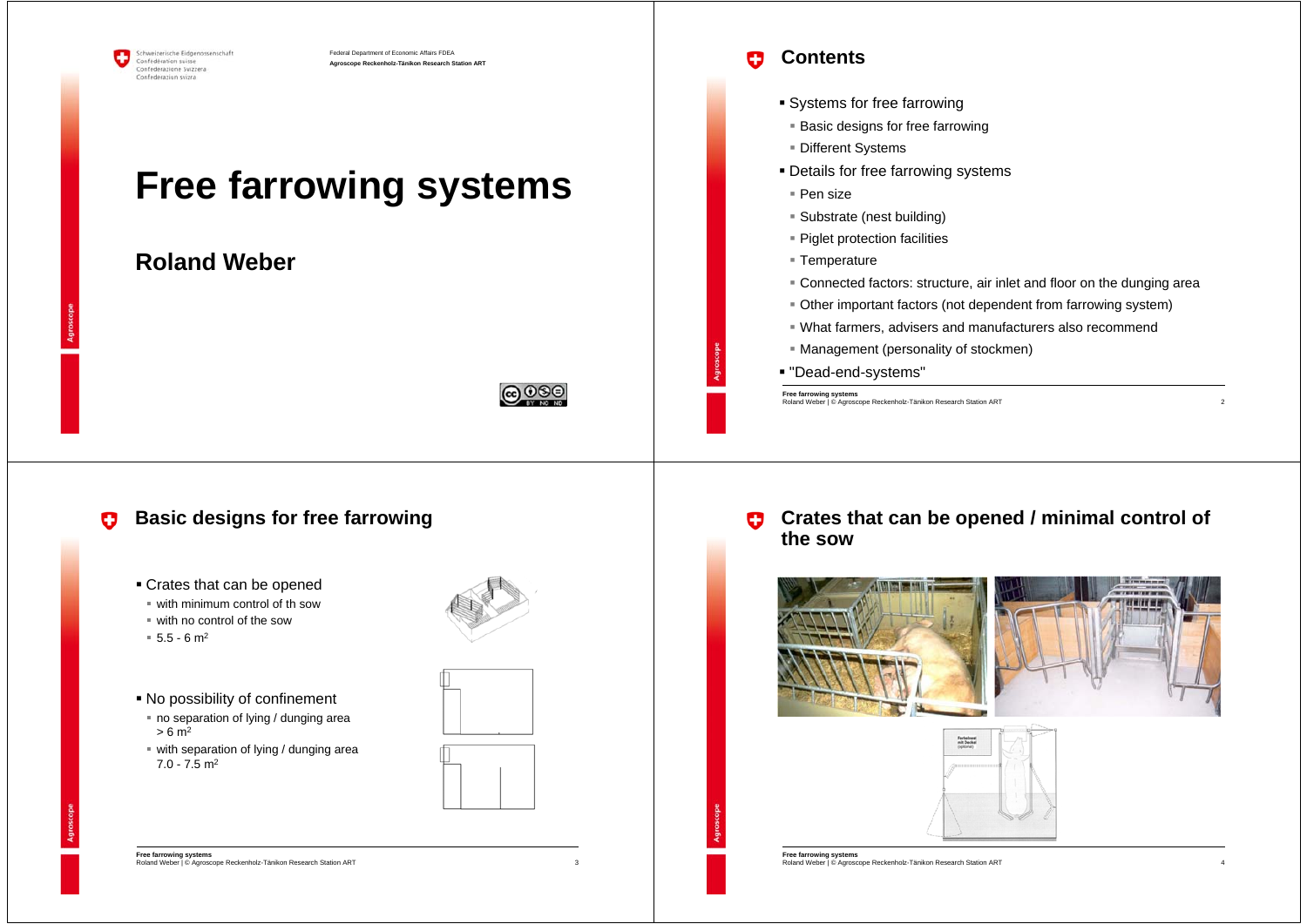**Crates that can be opened / no control of the**   $\bullet$ **sow**





5

7

**Free farrowing systems** Roland Weber | © Agroscope Reckenholz-Tänikon Research Station ART 6 6 Changer Company of the Changer Company of the Changer Roland Weber | © Agroscope Reckenholz-Tänikon Research Station ART 6 6 Changer Company of the Cha



**Free farrowing systems**

O

 $\bullet$ 



# **E** MOSER Abferkelbuchten Theoretical possibility of confinementmin. 2.00 - max. 3.00 min. 2.00 - max. 3.00

«Label»  $7.0 m<sup>2</sup>$ 

Rostanteil (Label)<br>max. 30 % der Buc Stallitbode<br>40 / 40 cm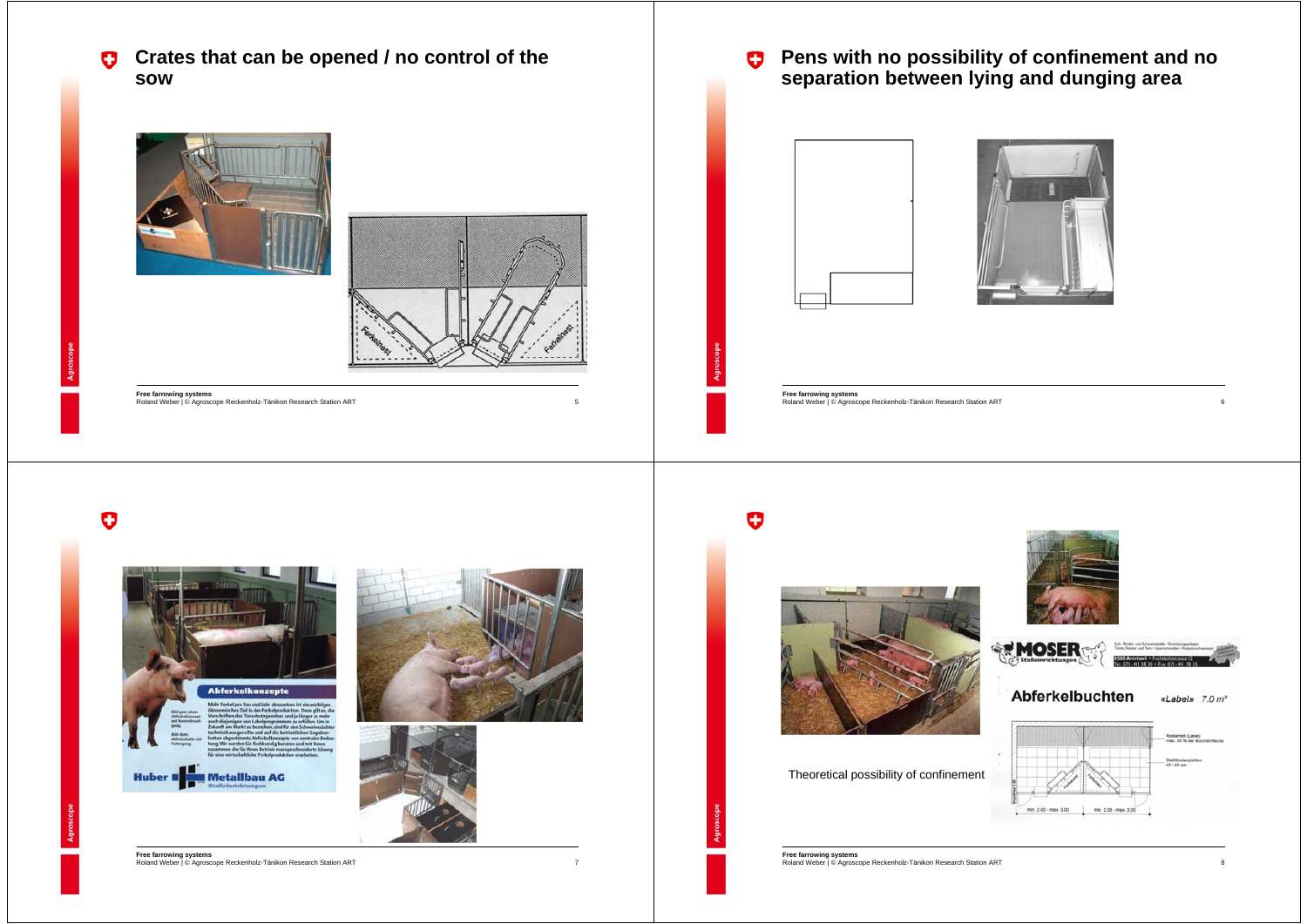







11

**Free farrowing systems** Roland Weber | © Agroscope Reckenholz-Tänikon Research Station ART 12 **Free farrowing systems** Roland Weber | © Agroscope Reckenholz-Tänikon Research Station ART

# $\bullet$



Werribee (AUS)



Nürtingen (D)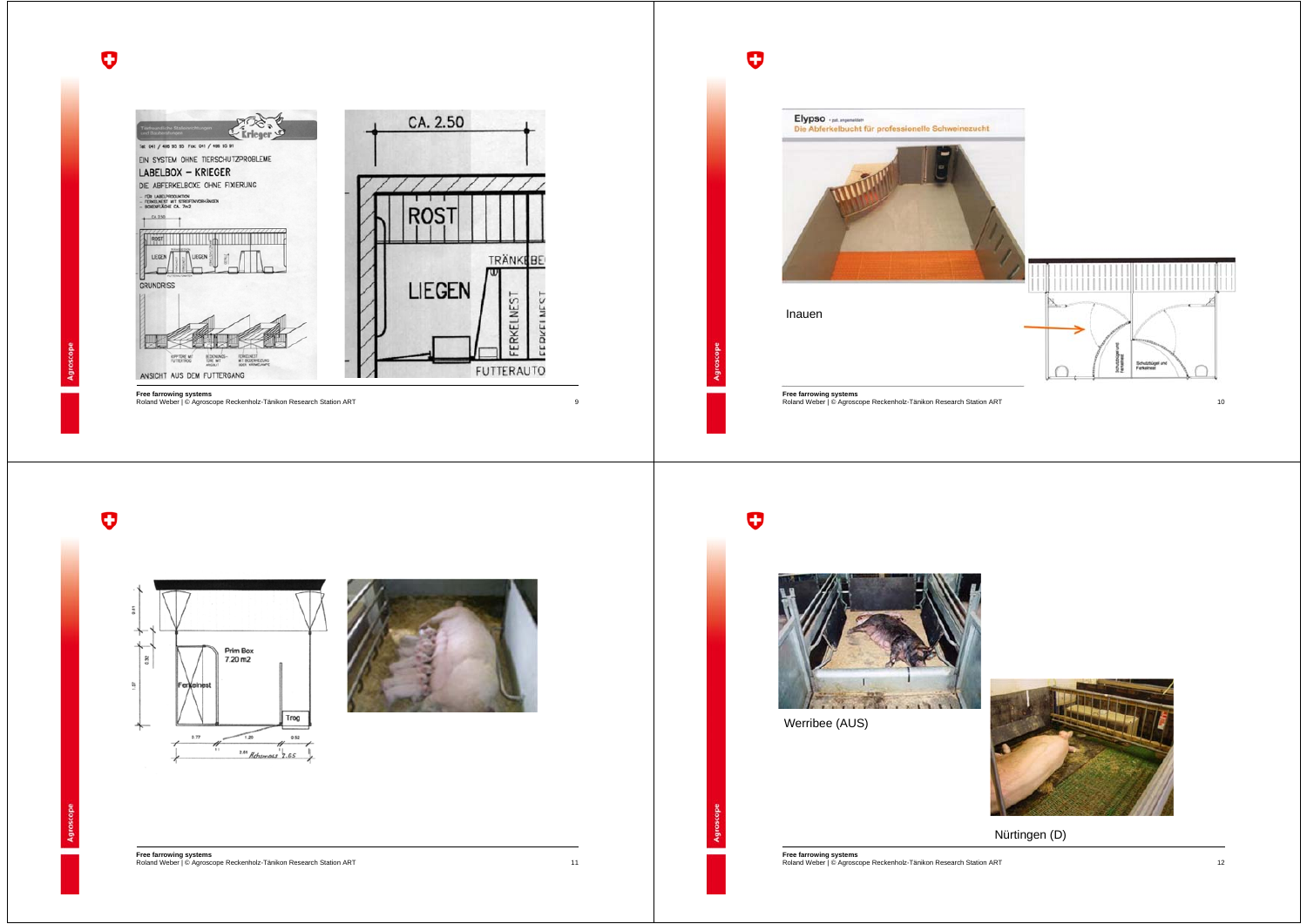$\bullet$ **Pens with no possibility of confinement and separation between lying and dunging area**



**Free farrowing systems**

13

15



**Free farrowing systems Free farrowing systems**<br>Roland Weber | © Agroscope Reckenholz-Tänikon Research Station ART 16<br>Roland Weber | © Agroscope Reckenholz-Tänikon Research Station ART 16

 $\bullet$ Krieger Ein System ohne Tierschutzprobleme **Comfort-Box** Die Abferkelboxe ohne Fixierung Systembeschreibung - Entmintung oder Umspülung<br>- Boxenfläche ca. 7.6 m2<br>- Ferkelnest mit Streiferworhang<br>- Nomplett aus Chrom-Nickel-Stahl<br>- Komplett aus Chrom-Nickel-Stahl<br>- Einfache Montage  $220$ Liegen **Free farrowing systems** Roland Weber | © Agroscope Reckenholz-Tänikon Research Station ART 14 and 2012 13 and 2012 14 and 2012 14 and 2013 14 and 2013 14 and 2013 14 and 2013 14 and 2013 14 and 2013 14 and 2013 14 and 2013 14 and 2013 14 and 2013



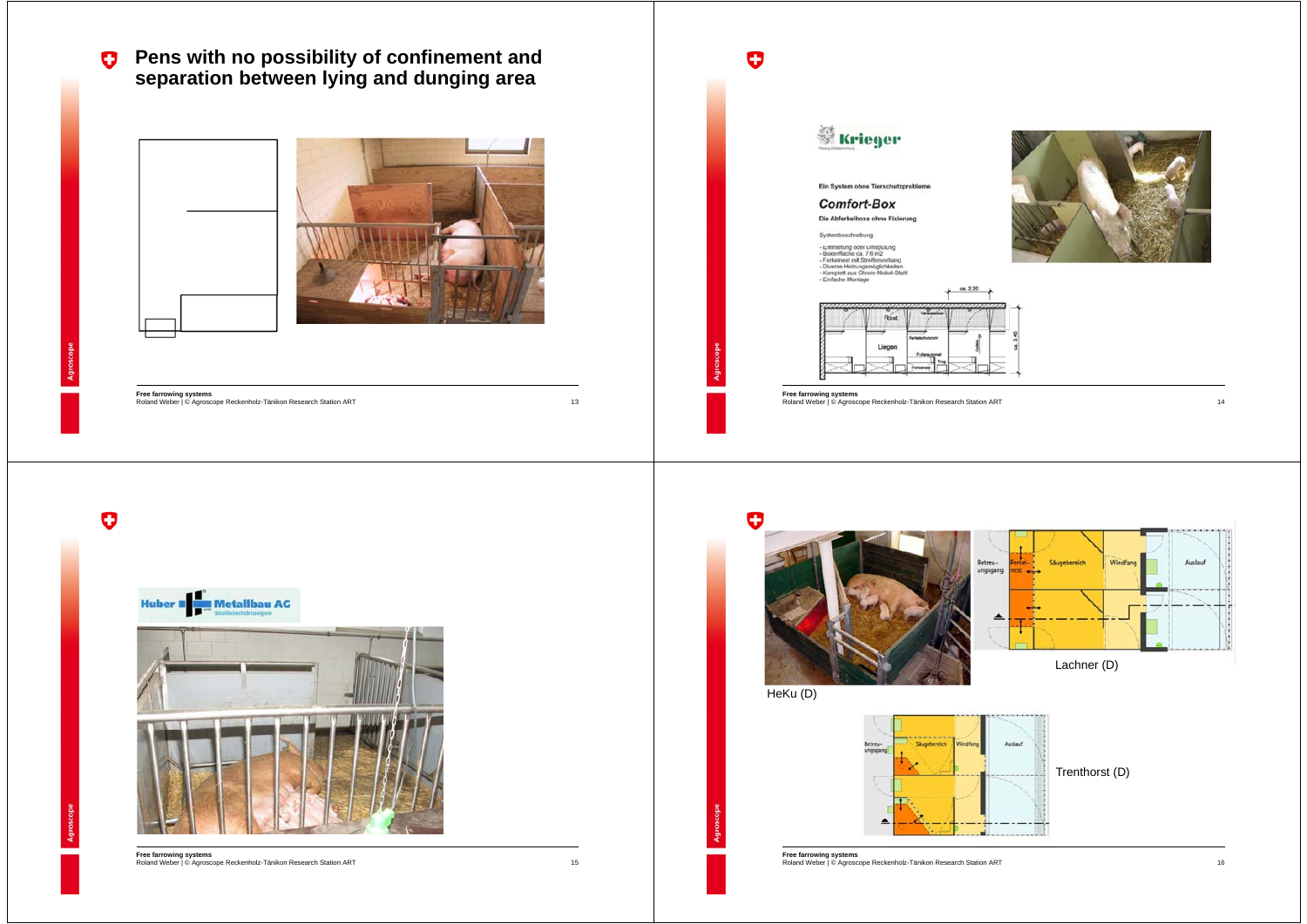

Self-construction by a farmer (CH)



**Free farrowing systems** Roland Weber | © Agroscope Reckenholz-Tänikon Research Station ART

# $\bullet$



#### HAKA-Ethobox (D)

**Free farrowing systems** Roland Weber | © Agroscope Reckenholz-Tänikon Research Station ART



# PigSAFE (GB)

.<br>Deep feeding bowl<br>with fixed drinker sold for about one main drinker on wall in mucking passage<br>(sow and piglet combined) CONFIDENTIAL CONFIDENTIAL<br>Nivecastle University Prototype for farmwing pen conversion with finited space.<br>Dunging ana would ideally be wider to allow turning of sow and folding back of short wall<br>Please note this is currently untersed Illustrations: S.A. Edwards 17

**Free farrowing systems** Roland Weber | © Agroscope Reckenholz-Tänikon Research Station ART

 $\bullet$ 





Alphanest (self-construction by farmers, CH)

**Free farrowing systems** Roland Weber | © Agroscope Reckenholz-Tänikon Research Station ART

19

 $\bullet$ 

18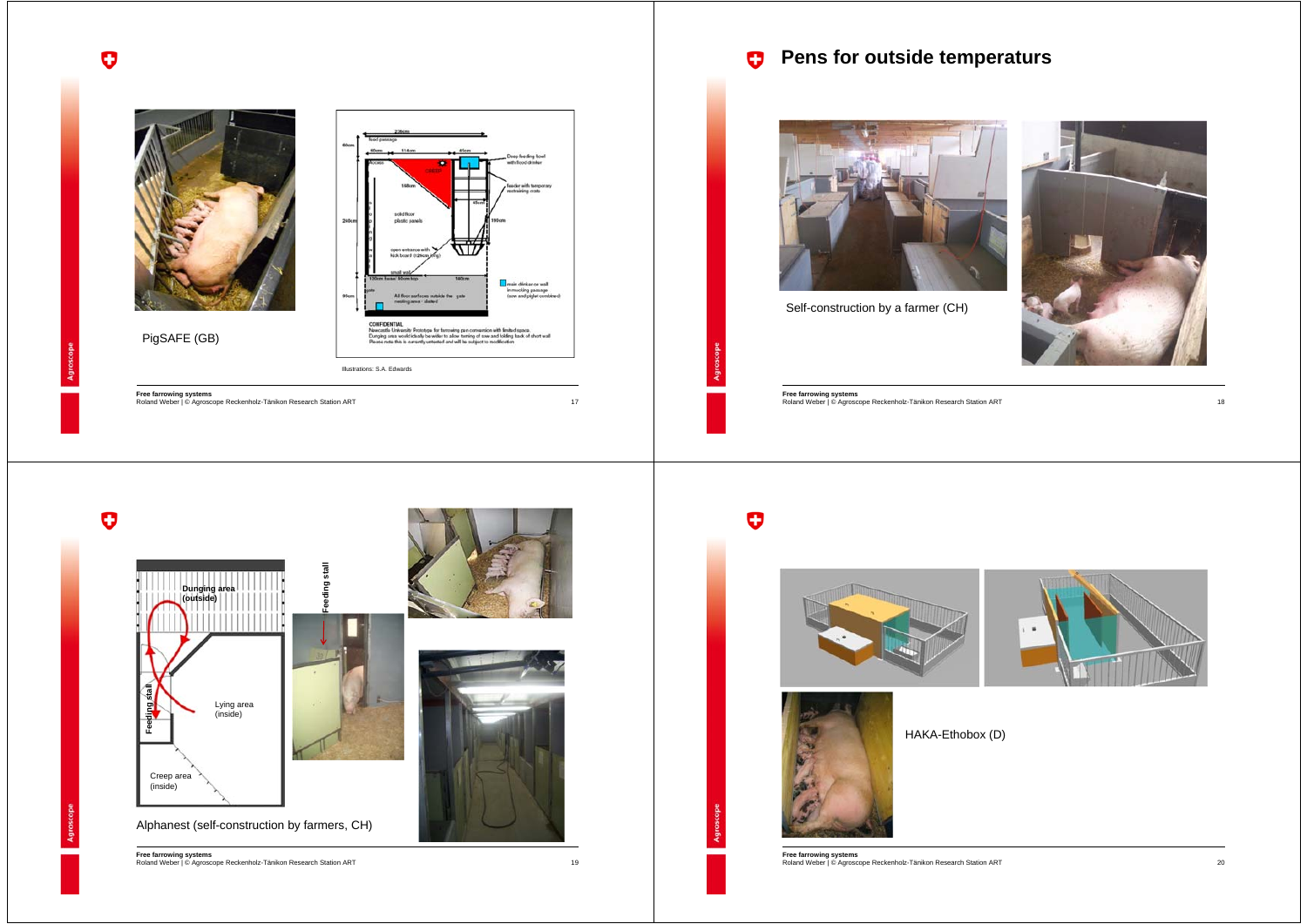

o

## **Details for free farrowing**

#### See also:

Baxter, E.M., Lawrence, A.B., Edwards, S.A., 2011. Alternative farrowing systems: design criteria for farrowing systems based on the biological needs of sows and piglets. Animal 5, 580-600.

**Free farrowing systems** Roland Weber | © Agroscope Reckenholz-Tänikon Research Station ART

23

## **Group-suckling**



**Free farrowing systems** Roland Weber | © Agroscope Reckenholz-Tänikon Research Station ART

#### $\bullet$ **Pen size**

|                         |                                     | Pen size          | <b>Losses</b>                                |         |
|-------------------------|-------------------------------------|-------------------|----------------------------------------------|---------|
|                         |                                     | (m <sup>2</sup> ) | total                                        | crushed |
|                         | Blackshaw et al. (1994)             | 3.9               | 77                                           | 77      |
|                         | Mardarowicz (2000)                  | 4.4               | →                                            | no info |
| $\leq 5$ m <sup>2</sup> | Haus Düsse (1995-96)                | 4.6<br>4.4        | я<br>7                                       | я<br>я  |
|                         | Kamphues (2004)                     | 5.0               | z                                            | z       |
| $> 5 \text{ m}^2$       | Stabenow (2001)                     | 6.0               | →                                            | ∍       |
|                         | Fritsche and Kempkens (1999)        | 6.5               | N                                            | no info |
|                         | Arkenau et al. (1999)               | 7.0               | →                                            | 71      |
|                         | Hessel et al. (2000)                | 7.0               | →                                            | я.      |
|                         | Schmid and Weber (1992)             | 7.0               | →                                            | я       |
|                         | Weber and Schick (1996)             | 7.3<br>7.0        | →<br>→                                       | я<br>я  |
|                         | Cronin et al. (2000)                | 7.2               | →                                            | no info |
|                         | Anonymous (1999)                    | 7.6<br>7.8        | $\overline{\mathbf{M}}$<br>$\rightarrow$ (צ) | no info |
|                         | Hofstetter (1998)                   | $5.3 - 8.1$       | → - ⁊                                        | я       |
|                         | Steiner (2001)                      | >6.5              | я                                            | я       |
|                         | Weber et al. (2007) 482 / 173 farms | $5.1 - 12.2$      | →                                            | 71      |

 $\lambda$  = increased /  $\rightarrow$  = unchanged /  $\lambda$  = decreased in free farrowing

**Free farrowing systems** Roland Weber | © Agroscope Reckenholz-Tänikon Research Station ART

22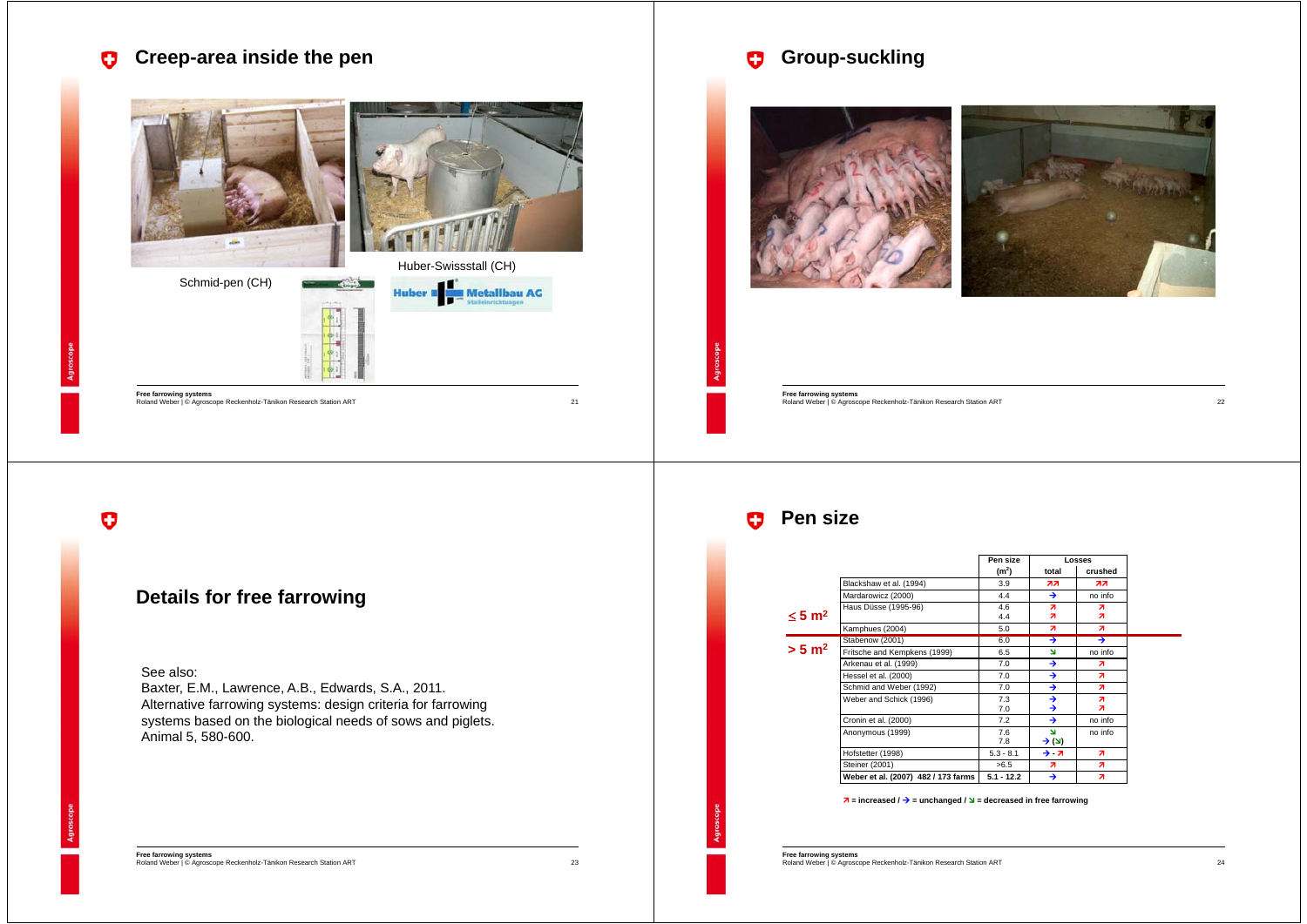Baxter, E.M., Lawrence, A.B., Edwards, S.A., 2011. Alternative farrowing systems: design criteria for farrowing systems based on the biological needs of sows and piglets.

Sow needs to be able to:

- circle around during nest building
- lie latterally during parturition and suckling
- turn around to contact the piglets during parturition and group the piglets before lying down
- $\rightarrow$  2.79 m<sup>2</sup> / sow and 1.21- 1.31 m for udder access



25

27

o

**Free farrowing systems** Roland Weber | © Agroscope Reckenholz-Tänikon Research Station ART

**Piglet protection facilities** o

- "It is said that" piglet protection facilities prevent crushings
- Solid sloped or vertical walls are prefered over farrowing rails

On the other hand:

Most piglets are crushed in the middle of the pen and not at a wall





**Free farrowing systems** Roland Weber | © Agroscope Reckenholz-Tänikon Research Station ART

#### **Substrate (nest building)** o

Substrate allows nest building  $\rightarrow$  motivation can be satisfied  $\rightarrow$ several authors proposed that high nest building activity reduces risk of crushing

(farmers and advisers in CH say that sows with no possibility of nest building are more "nervous" during parturition and afterwards)

- Nest building material must allow:
- pawing
- rooting
- carrying



**Free farrowing systems** Roland Weber | © Agroscope Reckenholz-Tänikon Research Station ART

Ο

Weber, R., Keil, N.M., Fehr, M., Horat, R., 2009. Factors affecting piglet mortality in loose farrowing systems on commercial farms. Livestock Science 124, 216-222.



**Free farrowing systems** Roland Weber | © Agroscope Reckenholz-Tänikon Research Station ART Farrowing rails

26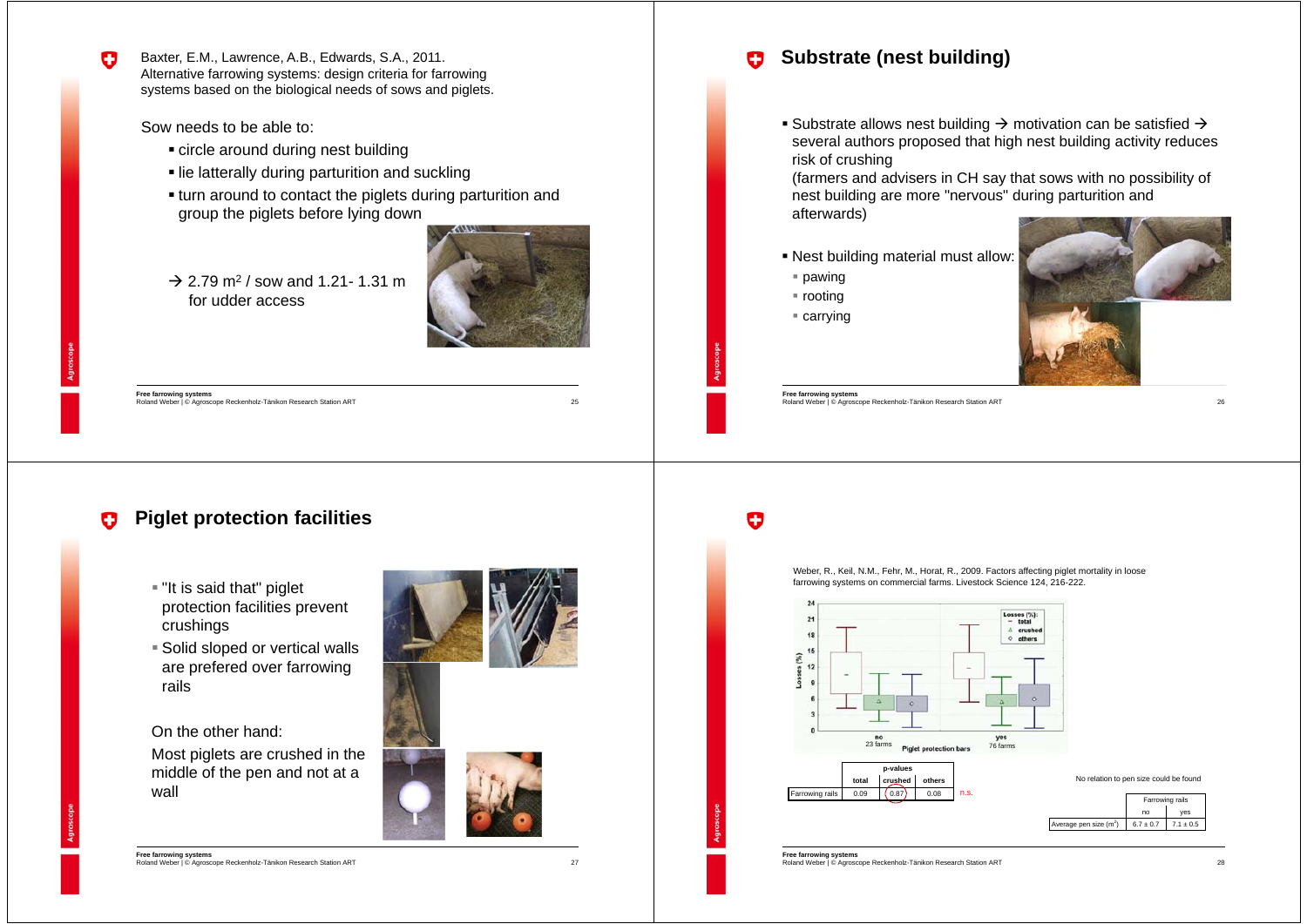#### **Temperature** o

**Temperature not to warm even in wintertime (16 °C is better than**  $25 \text{ }^{\circ}C$ )  $\rightarrow$  enough litter is required





 $29$ 

31

**Free farrowing systems** Roland Weber | © Agroscope Reckenholz-Tänikon Research Station ART

#### **Connected factors: structure, air inlet and floor**  o **on the dunging area**

- Pen should be structured  $\rightarrow$  sow can distinguish between lying and dunging area
- Air inlet should be over the dunging area  $\rightarrow$  no air draught in the lying area
- **Cast iron floors in the dunging area instead of concrete slatted floors**  $\rightarrow$  **dunging** area should not be to comfortable to lie on
- $\rightarrow$  More cleanliness of the pen



#### **Other important factors (not dependent from**  o **farrowing system)**

Litter size at birth

Birthweight

later as runts

**Increased losses in large litters** 

 Underweight piglets have a higher risc to be crushed or die



#### **What farmers, advisers and manufacturers also**  o **recommend**

- **Creep area at the service corridor**  $\rightarrow$  **piglets could be enclosed in** the creep area and handeled from the service corridor and not from the pen
- When ever possible, let the sow alone during parturition and short afterwards  $\rightarrow$  sows get "nervous" when people are permanently around them during parturition  $\rightarrow$  naturally they want to be alone
- Drinking facilities in the dunging area

**Free farrowing systems** Roland Weber | © Agroscope Reckenholz-Tänikon Research Station ART

**Free farrowing systems** Roland Weber | © Agroscope Reckenholz-Tänikon Research Station ART